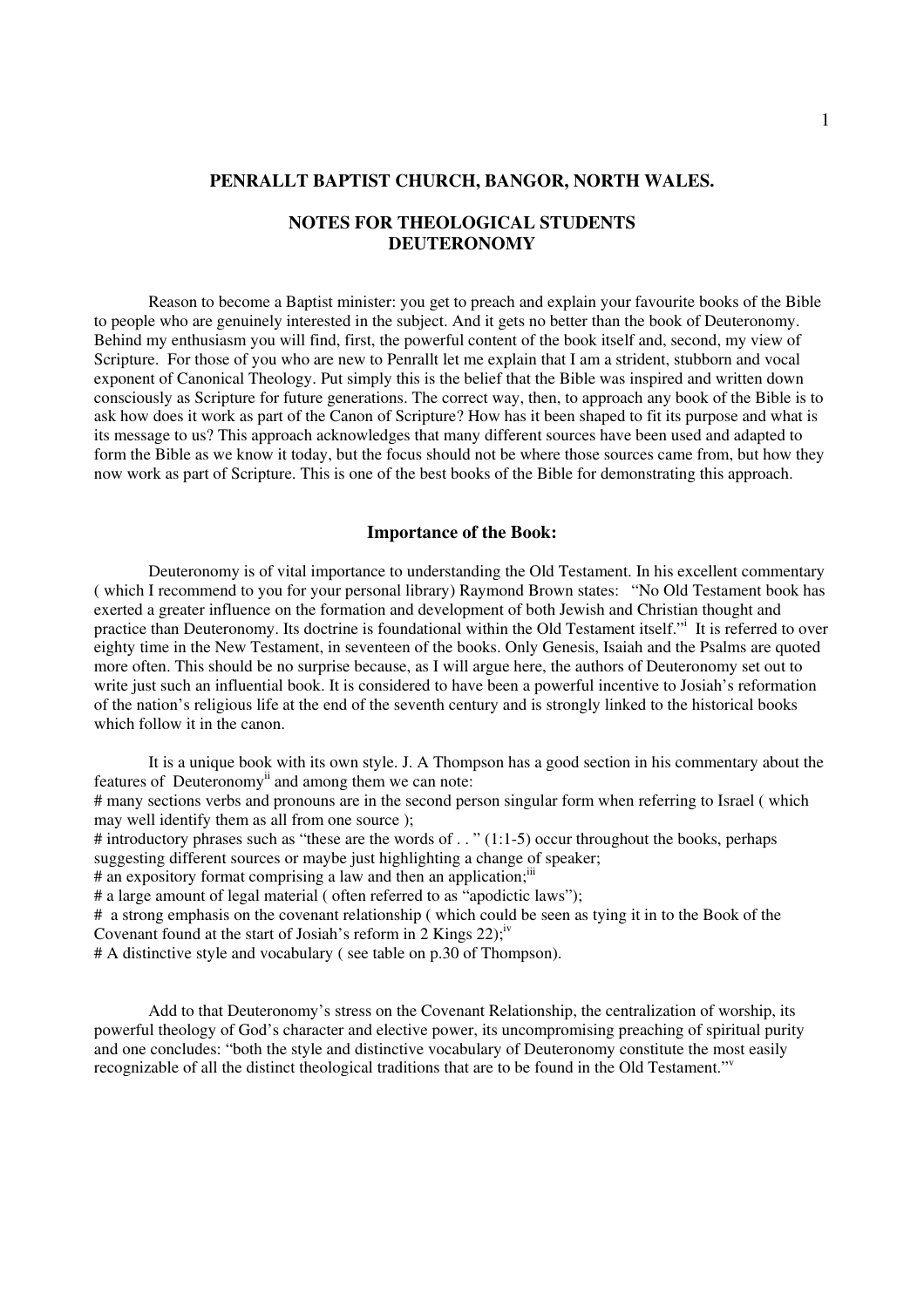#### **Who were the authors of Deuteronomy?**

I guess that most people in our churches would just assume that Moses wrote Deuteronomy because Jesus refers to passages from Deuteronomy as "Moses said" (Mk7:10; 10:3; Jn 7:19). Nevertheless to extrapolate from Moses' words being recorded in Deuteronomy to his being the author of the whole book is a strange viewpoint because it not only results in Moses referring to himself in the third person but it also makes him the author of the account of his own death. Just because Deuteronomy traces its origins back to Moses does not imply that he wrote it in its final form. I cannot see how the authority and trustworthiness of the Bible is strengthened by holding views which the Bible itself does not teach. Moses appears as the central human character of this book, not as its author.

Inevitably, the question of who wrote any Biblical book is tied in with the question of when it was written down in its final form. One criticism aimed at Canonical Theology is that by attributing the inspiration of the sacred text to the final stages of its compilation you are opening yourself up to accepting extreme viewpoints in which, say, virtually the entire Old Testament gets written at some late post-exilic date. I think I would accept that as a fair cautionary comment, but point out that all truth is God's truth, and however the Bible came to be written it is still His word. Furthermore, just because the Deuteronomists were inspired by the Holy Spirit does not mean that Moses was not equally inspired when he wrote down and deposited documents which they would later use (31:9, 24-26). I believe that, generally speaking, the evidence for an early redaction of the Old Testament books is strong, and that is the view I hold.

Since W. M. C. Wette suggested in 1895 that Deuteronomy was the Book of the Covenant found in 2 Kings 22 theologians have grappled with how it related to Josiah's reform. Very few today would hold to the view that it was written especially to "be found" and brought to the king's attention and I doubt if many believe that Deuteronomy as we have it today was the book in question. How much of its demands relate to Josiah is strongly debated. One of his main aims was to centralize worship in Jerusalem, but Jerusalem is never mentioned by name in Deuteronomy. The book assumes the existence of several altars (16:21), also of worship centres at Shechem, Ebal and Gerizim (27:1-13). The provisions for country priests and Levites (18:6-8) were ignored by Josiah's religious leaders (2 Ki 23:9). Importantly, Josiah had a huge struggle to do away with the high places (*bamoth*) and ultimately failed. However, they are not mentioned in Deuteronomy. This all suggests strongly to me that the book pre-dates Josiah. Most would see Deuteronomy belonging to a reform movement that had its climax in Josiah's reign. Deciding exactly how and when the book achieved its completed form is very much an open question, and I find myself unable to decide.

I can see no special reason why the bulk of Deuteronomy may not have been written relatively early in Israel's life in Canaan. It has been pointed out that it is so closely modeled on ancient covenant treaties that it must be directly borrowed from them.<sup>vi</sup> As there is a strong pattern of second Millennium-style covenants in the book, some have seen this as confirmation of its second Millennium origin even though some of the patterns were still alive in the seventh century. I do think that the evidence points towards a second Millennium origin for the material in the book. Ernest Lucas weighs the evidence and concludes:

"There can be little doubt, then, that the covenant form reflected in Deuteronomy is that of the second millennium BC, and not that of the first millennium. This does not necessarily prove that Deuteronomy itself dates from the second millennium, but does indicate that the covenant form was known and used for the Sinai covenant from the time of Moses onwards." vii

So if the bulk of the book dates back to the Second Millennium, when did it settle into this final form? Brevard Childs wrote ".. most scholars would contend that much of the material of Deuteronomy was far older than the seventh century, and many would insist on a level of redactional reworking of the book far later than the seventh century." vill However, in my opinion there are strong elements in the book which point to its main re-working earlier than that. The demand in 17:18-20 that the king is obliged to read and study this book points to a pressure group who felt that their authority was higher than the king's. Throughout the book, the importance of Moses is stressed as if some would question his traditional authority. The kingship was the only institution where such a rival authority could be found.<sup>ix</sup> Deuteronomy underwent its final redaction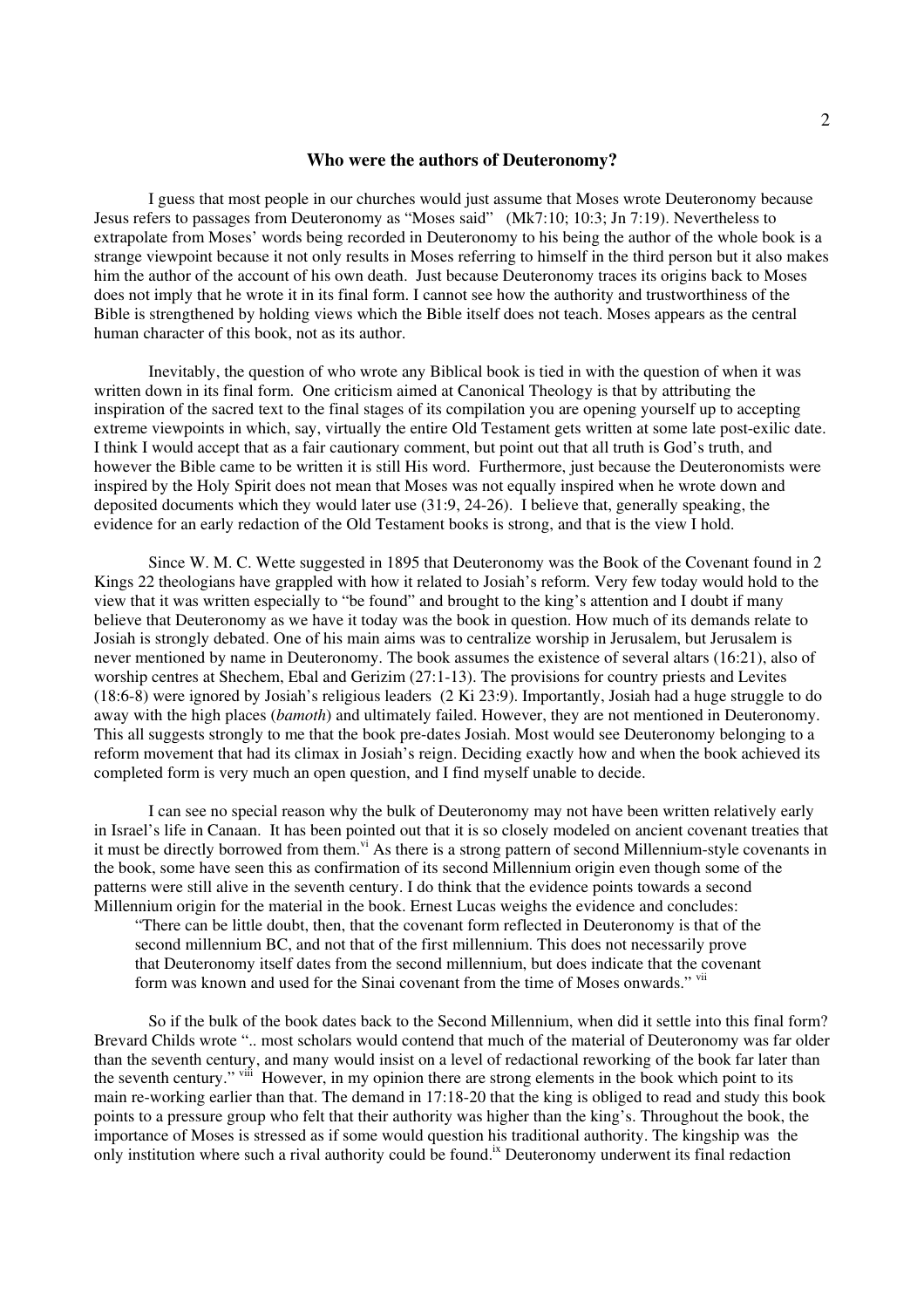during the monarchy. Of course, it was a very different Israel from that of Moses' time, more prosperous, more settled, more urban-based, more self-satisfied, more organized. For that reason alone the Torah needed to be taken out of the Ark and reapplied in the days of the monarchy, and if the king and his court needed a sharp rap across their knuckles, so be it.

It is worth considering von Rad's suggestion that the book had its origins in country Levites (18:6-8) who were refugees in Judah from the Northern Kingdom.<sup>x</sup> Many of them would have fled south after the disaster of 722 BC. This view is endorsed by Clements<sup>xi</sup>. Deuteronomy does not overtly endorse the Davidic kingship, Mount Zion is not specifically a symbol of God's land, the Ark is the resting place for the Mosaic Law rather than the dwelling place of God. All these factors would point to a Northern Kingdom bias. I think that the idea has merit, but it is hard to argue against this theory because we know so little of the religious life of the Northern Kingdom. The book of Isaiah suggests to me that the theology of the Davidic line and Mount Zion as a national symbol was very much alive in the South post-722 and I wonder if a Northern anti-Zionist approach would have been acceptable. It would make more sense to me if Deuteronomy predates 722 by a long way, perhaps soon after the separation of the two kingdoms in the tenth century.

Richard D. Nelson offers the gentle warning that "the book's language and theology are so unified that attempts to distinguish such layers and organize them chronologically have proved unrewarding and unpersuasive."<sup>xii</sup> He is correct. We must take the book as we find it. The Deuteronomists were a hard-line pressure group within Israel and must go down in history as being very successful. They had a clear vision of what they wanted and were able to insert it into the life of the nation through their canonical work. Clements' judgement is that they ". . . show themselves to have been the most influential of all such groups within the Old Testament. Anonymous as they must remain, they contribute extensively and in a fundamental way to the compilation of the Old Testament as a sacred literature."xiii

# **How does Deuteronomy function as scripture?**

Let us begin by looking at the function of the first three chapters. You cannot read Deuteronomy without a strong impression of despair as God's plans and hopes for the new nation are repeatedly failed by the people's refusal to obey. While an examination of the book shows it to contain a prominent, central teaching/law code in chapters 12-26, <sup>xiv</sup> the first three chapters relive Israel's history, leading Mayes to conclude that "Deuteronomy 1-3, therefore, do not on their own account belong with the law; they do not lead up to it, or introduce it. Rather they lead up to and introduce the history of Israel which as a whole stands under the law."<sup>XV</sup> In other words, they function not just as an introduction to Deuteronomy but to the subsequent history books of Joshua, Judges, Samuel and Kings.<sup>xvi</sup> There is a sense in which that is true, because the Deuteronomists appear to have wielded influence over the historical books. The remembrance of Israel's history is a rehearsal of God's powerful grace and the nation's own failure to live up to is. Similarly, the later curses and blessings of chapters 28 to 30 are written retrospectively into the canon because we all know what happened through the subsequent years. They are not "alternative possibilities, but successive events in history."<sup>xvii</sup> Various generations all find their own way to disregard what God has told them to do: the old "evil generation" (1:35) , the generation of their children who would possess the land, (1:39) , and the future generation who would become corrupt in the land, (4:25ff ).

However, Deuteronomy begins and ends with Moses himself, so I think we might do better to treat the first three chapters' account of Israel's constant failure to live up to the law as an underlying sub-theme of the book rather than an introduction to the subsequent history books. Deuteronomy self-consciously places Moses authority at the heart of the book so that "the whole book functions canonically as his last will and testimony."<sup>xviii</sup> The strong homiletic nature of the book allows the Deuteronomists not just to select and list the Mosaic laws and teachings but to expound them. Just as Moses reinterprets the law for a new situation (transition from wilderness to Canaan), so by inference future generations have to learn the bitter/sweet cycle of curse/blessing. Chapter 1 verse 5 makes it clear that the purpose of Moses' sermons are to explain the Torah to a new generation who are about to enter the promised land. This is a new application of the Sinai covenant. It is actualizing the past, and as such it seeks "to reshape its material for use by future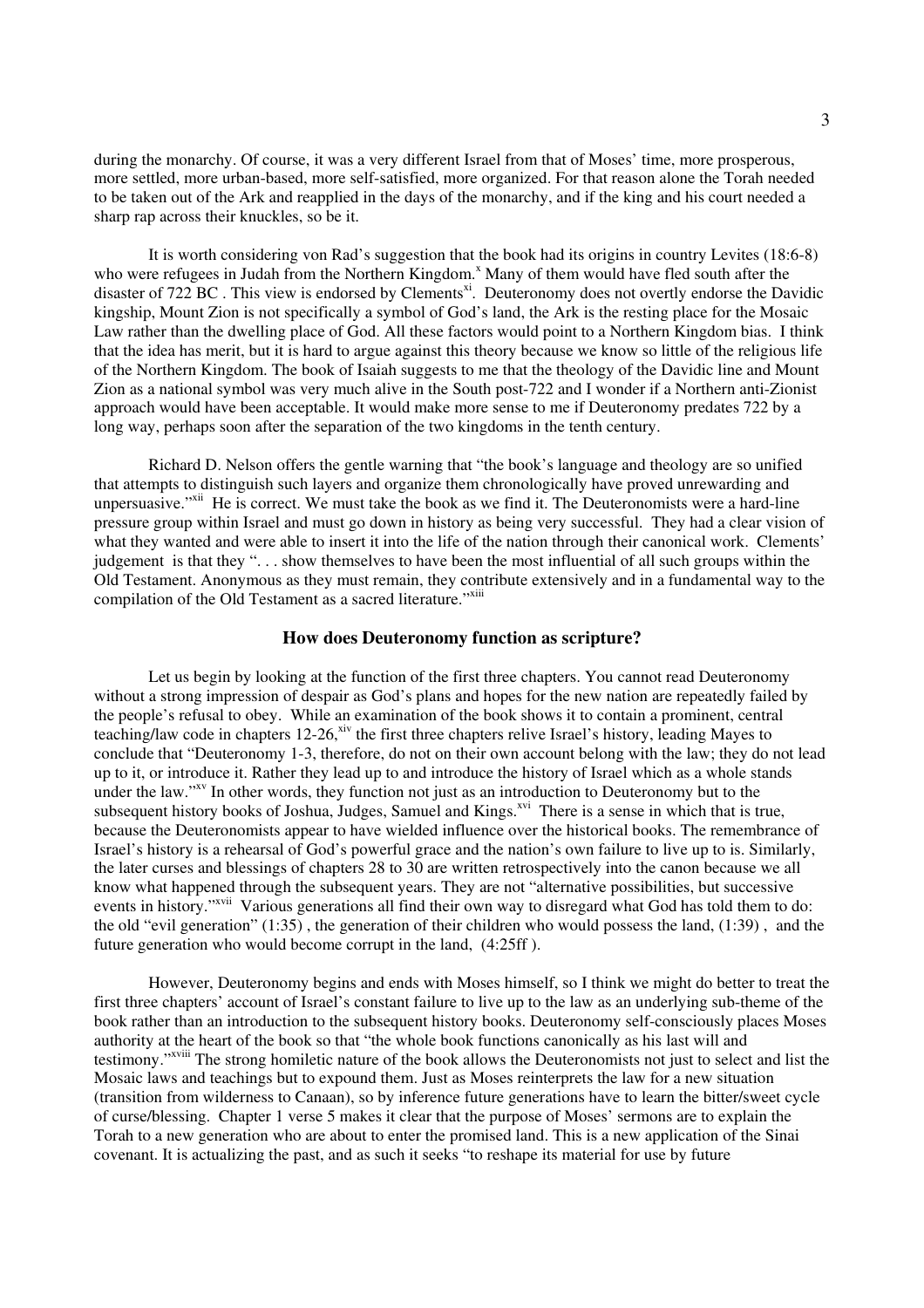generations."<sup>xix</sup> I look upon Jesus' Sermon on the Mount in the same light: "You have heard said to you . . . but I say to you ...." The Deuteronomists have reflected on Israel's elect status and patchy history, and given us a series of sermons on what it means to be the people of a great God. Maybe these were stock-in-trade patterns of preaching by the Levites at the great festivals, but the canonical shape of the book, placing it historically at the major transition point of the nation, lifts the teaching into a timeless reflection on what it is to live in covenant with God in a changing world. "The Deuteronomic authors were certainly not mere collectors, nor were they traditionalists in any narrowly conceived sense. What they have given us in their book is a highly original and fresh composition." xx

Moses ends his sermon, writes it down ( 31:9), commissions Joshua, deposits the law besides the Ark and dies. Job done. Clements says: "The whole aura of the book shows that it was concerned to preserve a tradition that was old and seen by its authors as a wholly authentic testimony to what Moses had bequeathed to Israel as his legacy."<sup>xxi</sup> It is a story about one God, one people, one revelation at Sinai. There is a powerful consciousness of being canonical. The Deuteronomists see their work as the hermeneutic key for understanding Moses. No doubt they have altered his emphases and found new meanings as they apply the Torah to a very different Israel. but His law still demands a response from our heart. Above all these laws is the command to love God with all our heart, soul and mind. The authors are inviting us to listen and decide what it means for us in our day. Just as Josiah embarked on a major religious Reformation on the basis of this law, just as Jesus sat on the mountains or by the lakes of Galilee and re-interpreted Moses' teaching, so modern day believers are forced to ask what these principles, moral imperatives and commands mean for us as God's servants in the twenty-first century. That is the whole point of Deuteronomy.

### **Conclusion**

The Deuteronomists loved the written word (Dt 31:9-13). Even the king was obliged to read it (Dt 17:18,20). It was a love, they believed, that they had inherited from Moses himself because he had spoken it, written it down and locked it away for safety in the Ark, from where it would exercise a central role in the life of the nation. The Deuteronomic authors have unlocked the Ark and released the word to act in the life of the nation. The book of Deuteronomy would find it way into the ministry of the prophets Elijah, Amos, Hosea, and Micah and into the lives of national leaders such as Josiah and Nehemiah. It is echoed in psalms and wisdom passages. If that were not enough, this book finds its way into the heart of Jesus' life and ministry at crucial moments. It is used by Paul in Romans, Galatians and Corinthians. It was meant to do just that. It was written and shaped for that purpose. It was written to elicit a response from us, its readers. "To say yes is to act out one's choice in religious loyalty, in the practice of social justice, and in one's public and personal life. To say yes is to affirm one's allegiance to one, incomparable, loving God and to control the vision that religious fidelity, personal morality, social responsibility and trustworthy government hold together as a single aspiration for the human race." xxii To preach from Deuteronomy demands that the preacher re-enacts the liberation of the Word by asking what does this mean for us in today's social and religious climate? Moses, the preacher, should step into our pulpit wearing modern clothes, asking hard questions. We have to decide whether we have the single-minded conviction to choose life. Or not. Do we love God that much?

> Peter James Cousins Bangor, September 2007

<sup>i</sup> Raymond Brown, *The Message of Deuteronomy, Not by Bread Alone* (Leicester: Inter-Varsity Press, 1993) p.13

ii J.A. Thompson, *Deuteronomy* (London: Inter-Varsity Press, 1974) pp.21-30

iii Gerhard von Rad, *Deuteronomy* (Philadelphia: Westminster Press, 1966) pp.105-107

iv "the book of the covenant which was found in the house of the LORD." 2 Kings 23:2

<sup>v</sup> R. E Clements, *Deuteronomy.* Old Testament Guides (Sheffield: JSOT, 1989 ) p.9. There are several copies of this excellent introduction to Deuteronomy in the UWB library.